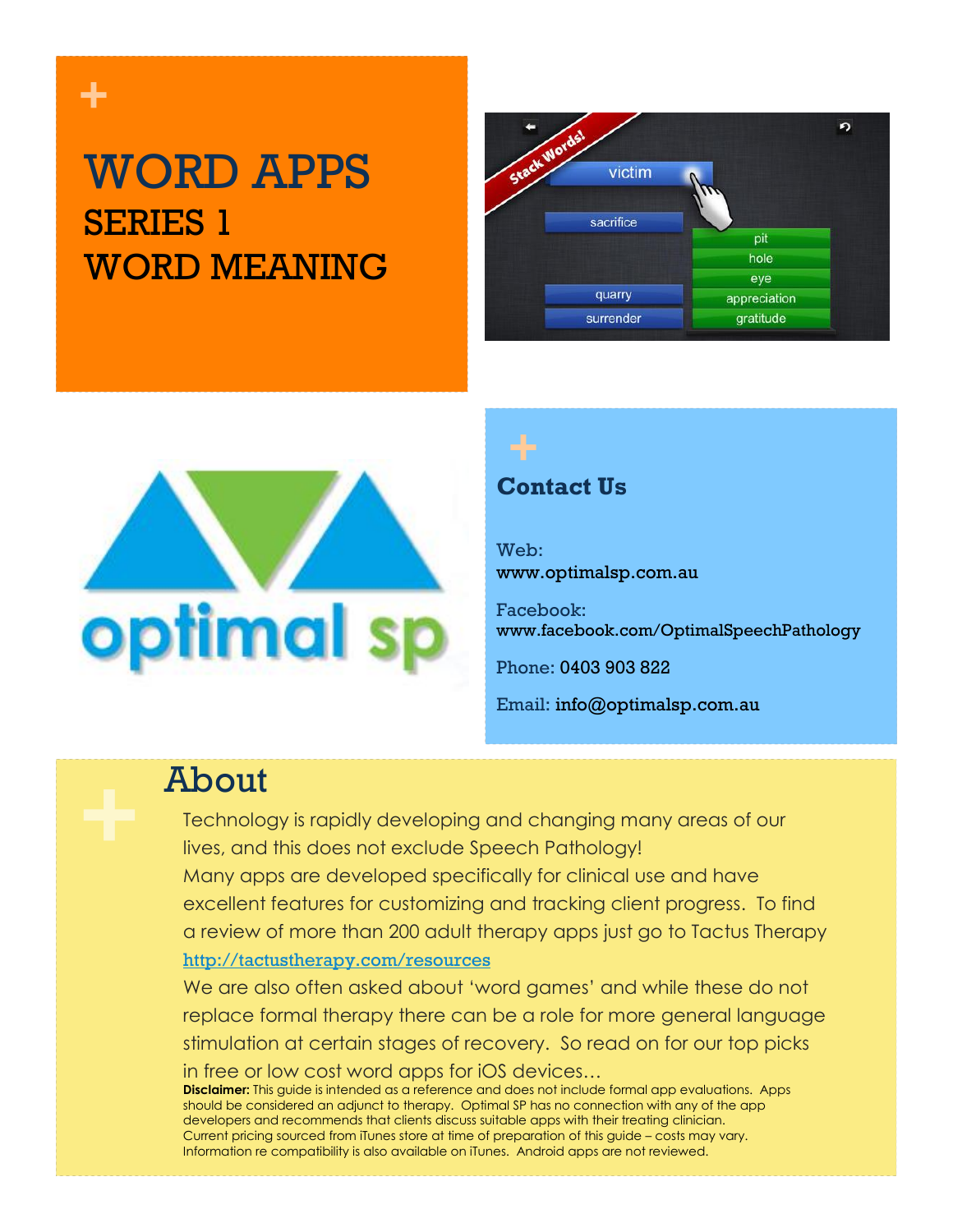# Our Current Favourites

Have a read below for some useful word association applications...



### **Chain of Thought**

**+**

Word association game where words are linked by meaning (meal-lunch) or as part of a compound word eg (cow-boy). Can be played in pairs or as solo player

### Multiple levels

- Some more unusual word associations so need to think of multiple word meanings..

- Cost: Free



### **Synonyms and Antonyms**

Brainy Skills Synonyms and Antonyms is a simple game to practice words that are either synonyms or antonyms. The client reads a simple sentence and chooses the correct word by tapping on the correct answer from the two choices. Build points and answer bonus questions as you go…

- Cost: \$0.99



| <b>PAUSE</b> | ASSOCIATEWORDSL |         |      | <b>HINT</b> |
|--------------|-----------------|---------|------|-------------|
| hire         |                 |         |      | wound       |
| planet       | pass            | check   |      | location    |
| game         | world           | employ  |      | restrain    |
| father       |                 | control | redo | twist       |
| tape         | shoes           | he      |      | improve     |
| stubble      |                 | false   | have | big         |
| ram          | prevent         |         |      | face        |
| exceed       |                 | boots   | mix  | here        |

#### **Word Wall**

Another challenging word association game. Words can be synonyms, antonyms, or compound so again need to think laterally.

Larger word display than Chain of Thought so next step up in complexity.

- Cost: Free for first set (40 'walls') to complete, in store purchases for additional sets at \$0.99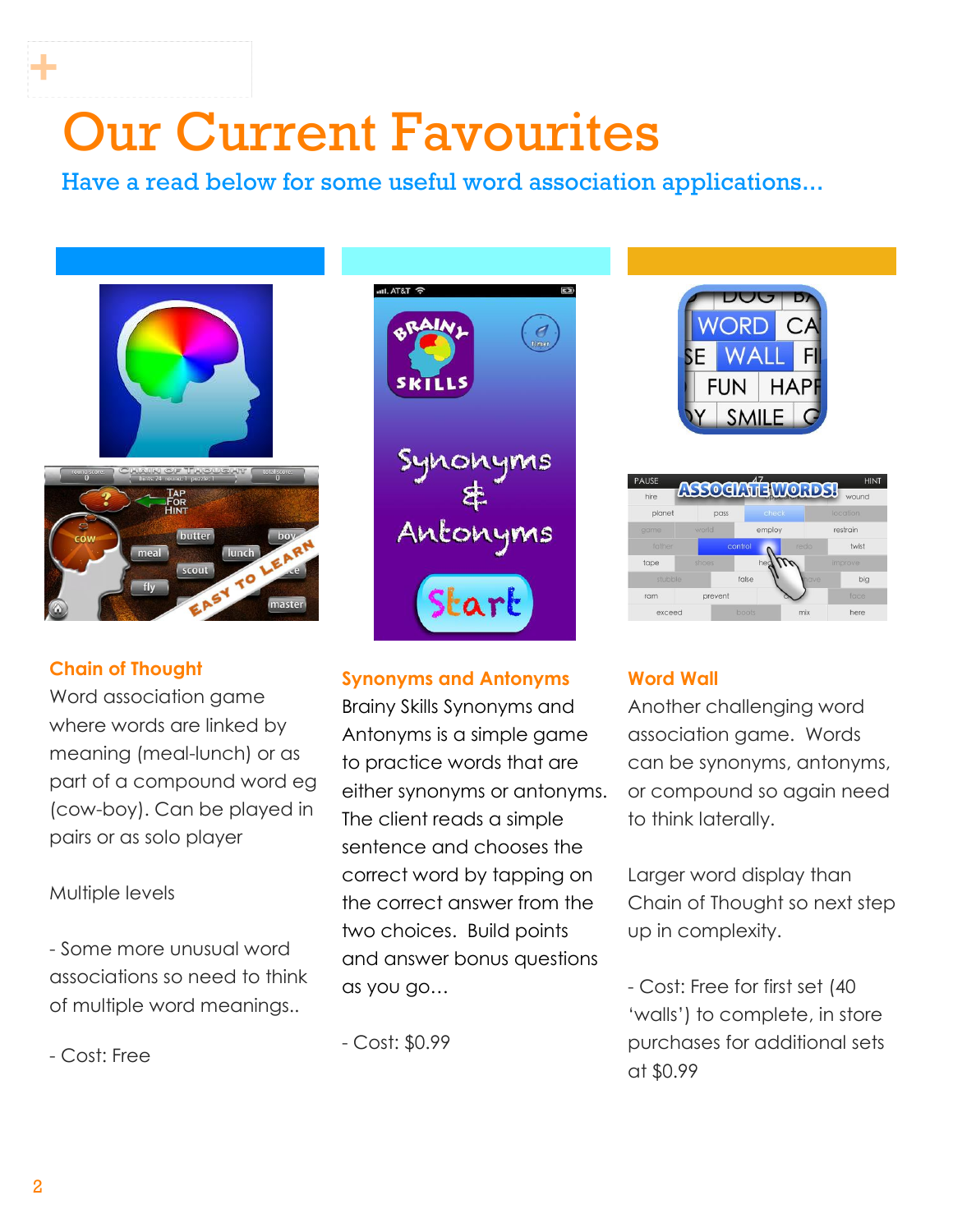## **"Words are of course the most powerful drug of all mankind" Rudyard Kipling**











WORD

STACK

### **Next Word**

**+**

New this year so we have not heard as much about this app but it looks promising. 250 challenging levels and neat tree node configuration. Plenty of feedback for correct responses but sound can be turned down if this is not needed. Each level reveals a different number of preincluded words to get you started comfortably.

Cost: 0.99 All levels on initial purchase, no in-store purchases

### **Word to Word and Word Stack**

Two similar word association game with a simple display but complex connections! Words can be antonyms, synonyms eg rind-peel, compound eg comic-strip and multiple meanings abound. Match the words from one list to the next - or pile them in a meaningful order to complete the word stack.

Cost: Free for one level, in store purchases to release more levels



#### **Four Words – Guess the Word**

A variation on the "4 pictures, one word" one word app which we haven't reviewed as surely everyone knows that one….

Four words with a common connection – spell out the answer based on these clues. Think synonyms, antonyms and compound words.

Cost: Free for first 40 levels, in store purchases to release more levels.